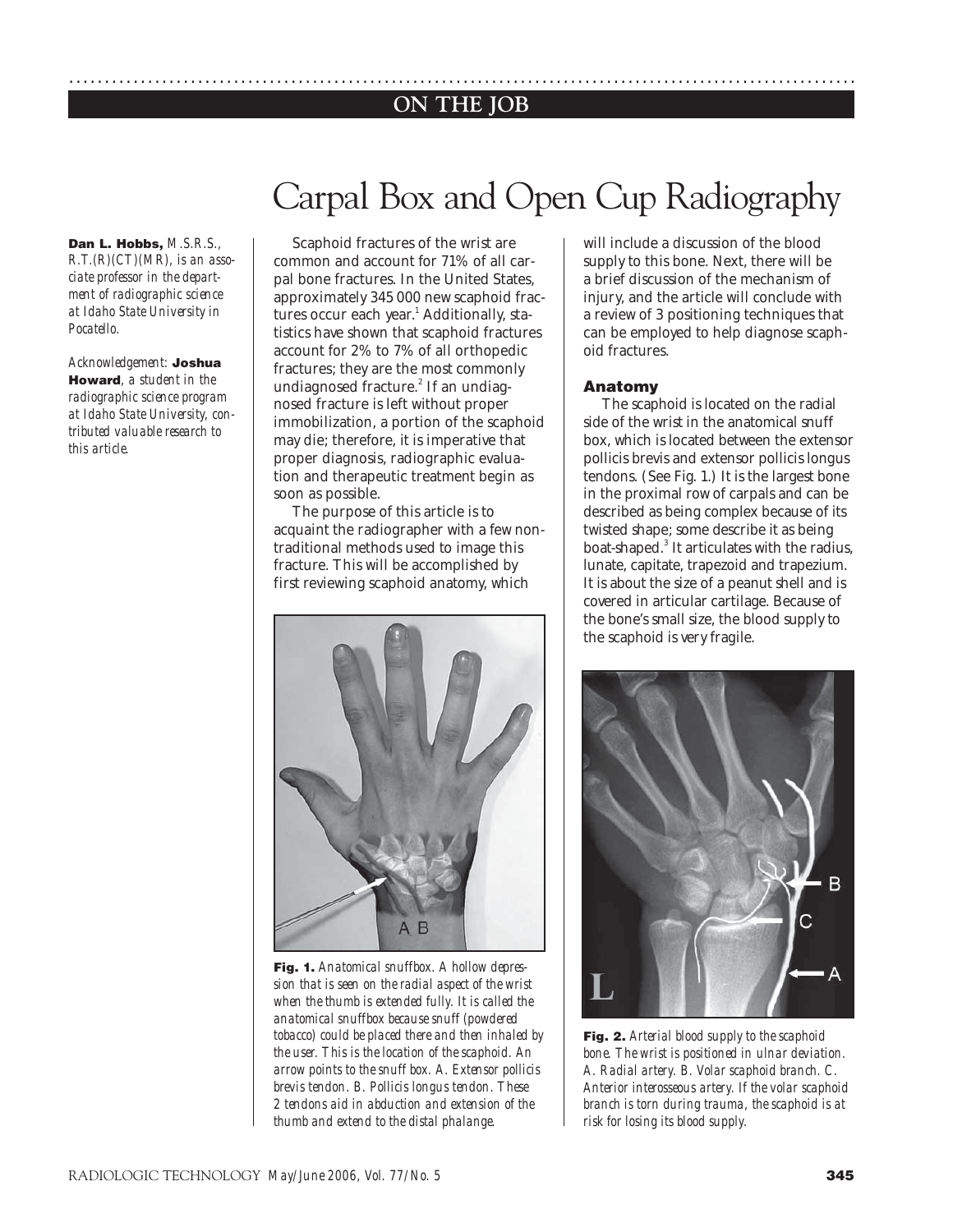A fracture almost always interrupts the nutrient supply to this bone. Quite often a portion of the bone looses its blood supply completely. This condition leads to a process called avascular necrosis. If left untreated, it can cause severe traumatic arthritis of the joint. This type of arthritis is different from rheumatoid or osteoarthritis because it only occurs in the injured joint and does not spread to other joints in the body.

The blood vessels that feed the scaphoid are more plentiful in the distal portion of the bone. It is there that the scaphoid is fed by the radial artery after it has subdivided into the volar scaphoid branches. The intraosseous and extraosseous vessels provide a vascular supply to the rest of the scaphoid bone. (See Fig. 2.) The inferior pole has poor vascular circulation, which increases the chances of necrosis after traumatic injury in this area.

# **Mechanism of Injury**

The mechanism of injury is generally from impact on an outstretched hand due to a fall. Usually the palmer surface of the hand near the scaphoid receives the blunt force causing the scaphoid to fracture. Along with pain and tenderness in the anatomical snuffbox, the patient has swelling on the radial side of the wrist. After a complete examination of the affected area, the practitioner will decide whether to order radiographs, magnetic resonance (MR) imaging, computed tomography (CT) or a bone scan.

### **Imaging**

MR and CT can assist in the diagnosis of scaphoid injuries. In a recent study, the sensitivity of MR has been evaluated with regard to its usefulness in assessing scaphoid fractures. Brydie et al<sup>4</sup> have shown that MR is the definite gold standard to evaluate of these fractures; nevertheless, MR is more expensive and is not an immediate option in all instances. Likewise, bone scans have been recommended for this malady. Their cost is lower than MR or CT, but they are not immediately available. Consequently, diagnostic radiography is the first imaging choice in many cases.

The initial examination consists of a radiographic scaphoid series. The routine projection includes a posteroanterior (PA) of the wrist; additionally, lateral, oblique and ulnar deviation positions are performed. These radiographs are typical and will not be discussed further. However, there are a few atypical methods that may be of interest to the reader. They include carpal box and open cup radiography.



**Fig. 3.** *Carpal Box apparatus. This box allows the radiographer to take an elongated or widened image of the wrist.* 

## **Methods**

..............................................................................................................

*Carpal Box Radiography (Method I)* Carpal box radiography was described in 1996 by Roolker et al $^{\rm 5}$  and requires an apparatus called a carpal box to perform the radiographs. (See Fig. 3) This box was developed to provide a magnified and distorted image of the carpal bones. This is accomplished by the oblique placement of the imaging receptor (IR) in the carpal box. This device also increases the object to IR distance (OID) of the wrist. The obliquity of the IR results in an elongation or widening of the image. Elongation occurs when the wrist is placed in the longitudinal orientation in relation to the IR. Widening occurs when the wrist is placed in the transverse orientation in relation to the IR. Both positions magnify the carpals and produce images that are distorted. Part placement is performed at the discretion of the practitioner.

With the carpal box method less bone-to-bone overlap is visible on the radiograph compared to routine images of the wrist. Consequently, the resultant magnified, elongated or widened image can be used to better evaluate an otherwise occult fracture. (See Fig. 4.) It is important that the radiographer use a small focal spot when making the exposure. Additionally, extremity cassettes and film are recommended.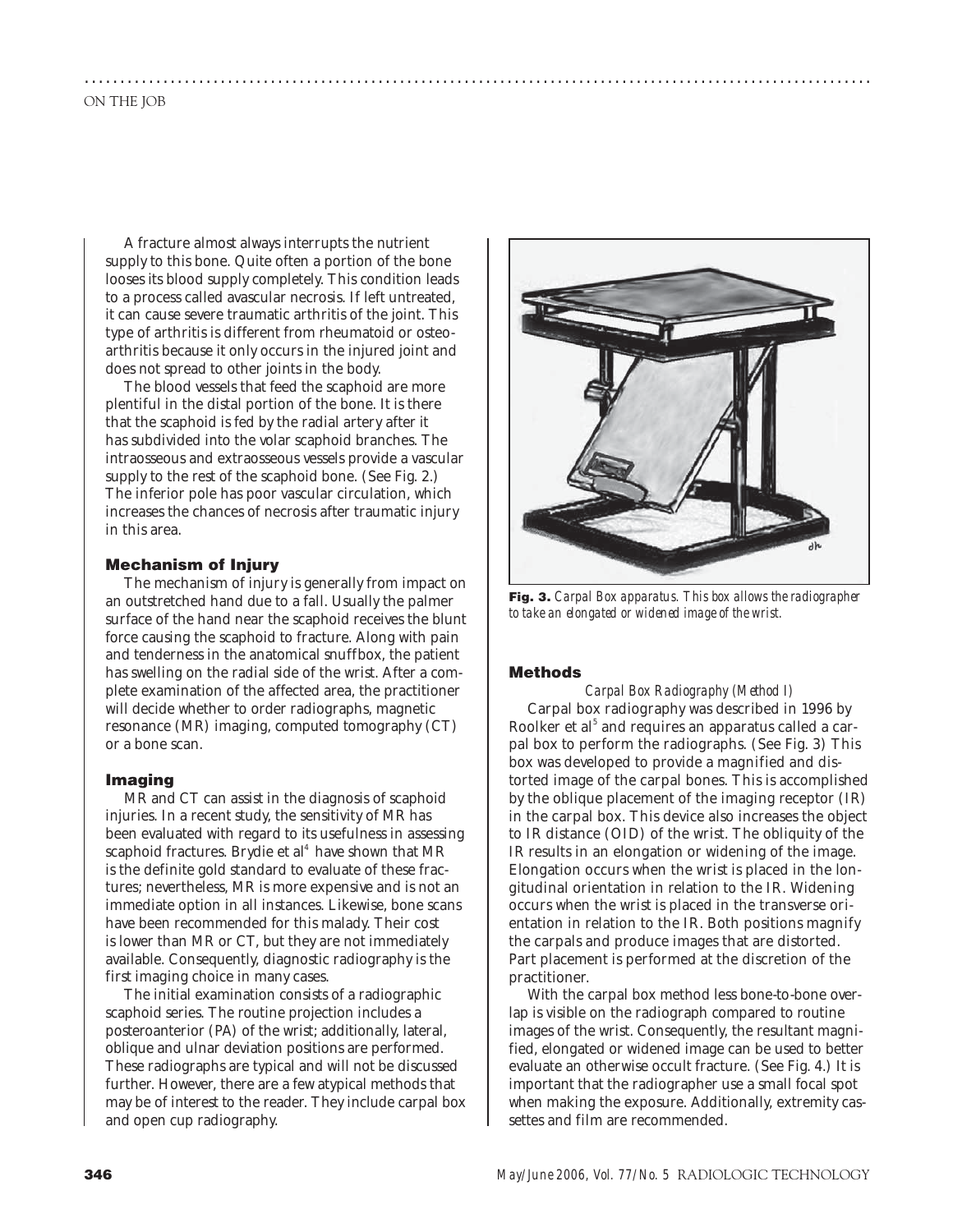

**Fig. 4.** *Carpal box images. These images were obtained with a distance of 44 inches source-to-imaging receptor (IR) distance (SID) and an IR obliquity of 55°. The wrist can be placed longitudinally (A) or transversely (B) in relation to the IR.*

#### *Carpal Box Radiography (Method II)*

Regrettably, the carpal box apparatus is not available in most imaging departments. An improvised method can be adapted by using a sponge and stool in place of the carpal box apparatus. This is accomplished by placing the wrist on the x-ray table top. The table top then is advanced over the stool, while the obliquity of the IR is maintained by resting it on a sponge underneath the table. (See Fig. 5.) This provides an innovative way of getting the same results without the aid of the carpal box.

#### *Open Cup Method (Method III)*

The open cup method has not been investigated in the literature but has been performed successfully at several imaging centers in the Northwest. Essentially, it is a magnification view and is performed by cutting out the bottom from a 16 oz barium cup. The cup then is inverted and placed on the IR. Next, the radiographer positions the anatomic snuff box within the hole of the cup. The exposure is made with the wrist in ulnar deviation and the resultant radiograph demonstrates the magnified scaphoid. (See Fig. 6.) Though nontraditional, this method may prove valuable because the rim of the cup produces a ring-like window on the radiograph. This window might be distracting to some; however, the magnified scaphoid in the circular window makes it easy for the practitioner to evaluate subtle injuries to this bone.

# **Discussion**

..............................................................................................................

Conventional radiography of the wrist does not always confirm a scaphoid fracture diagnosis. In such cases, magnification, elongation and widening by using the carpal box or open cup methods may aid in detection. When performing these methods, it is imperative to use a small focal spot and extremity cassettes; these techniques increase anatomic detail and compensate for the increased OID. The advantage of carpal box radiography is that the resultant images can demonstrate otherwise occult fractures. The disadvantage is that the box is not readily available; however, an improvised way to perform this procedure is relatively simple.

It is also interesting to note that Toth et al<sup>6</sup> evaluated carpal box radiography for detecting scaphoid fractures in 2003. They found that 90% (n=146) of the fractures in their study were diagnosed by carpal box radiography and only 6.8% needed referral for CT or MR imaging. They determined that the sensitivity of carpal box radiography at initial presentation was 81.6%. This means that carpal box radiography can be used as a primary tool in the early diagnostic phase in place of more expensive CT or MR scans.

The open cup method has not been substantiated in the literature, but is an interesting concept that may warrant further investigation. An advantage of this method is that barium cups are readily available in most imaging departments. Granted, a sponge could be used for this position; however, the rim of the cup aids as a window on the radiograph, somewhat accentuating the scaphoid bone. The disadvantage is that elongation of the scaphoid is difficult to obtain because angling the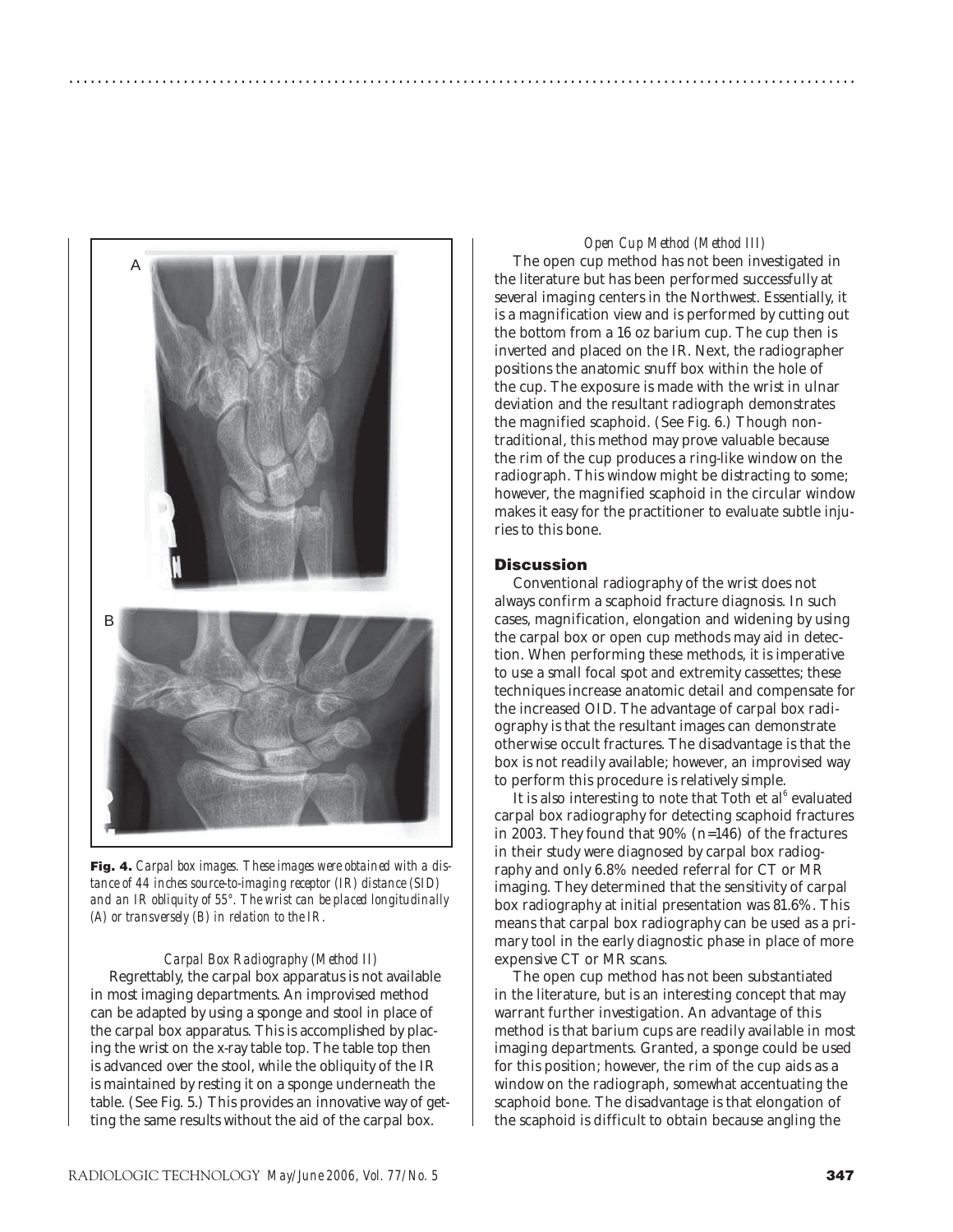

..............................................................................................................

**Fig. 5.** *Improvised method. A. The IR is placed at approximately 55° obliquity on a stool in front of the patient; the tube is centered to the cassette. B. The table top is advanced over the IR and the patient's arm is extended longitudinally in relation to the cassette. C. This is the same setup, but now the patient is oriented with the wrist positioned transversely in relation to the IR. D. Hand in ulnar deviation and the x-ray beam collimated to the wrist.*

tube projects the image out of the circular rim of the cup. Although the use of a sponge may be better, the open cup method is a unique idea.

In conclusion, most examinations begin in the imaging department with plain radiographs. If a fracture

is demonstrated, treatment can begin; however, if no fracture is evident, but highly suspected, additional investigation might include the carpal box or the open cup methods before using MR, CT or nuclear medicine. To avoid one of these more expensive options, the